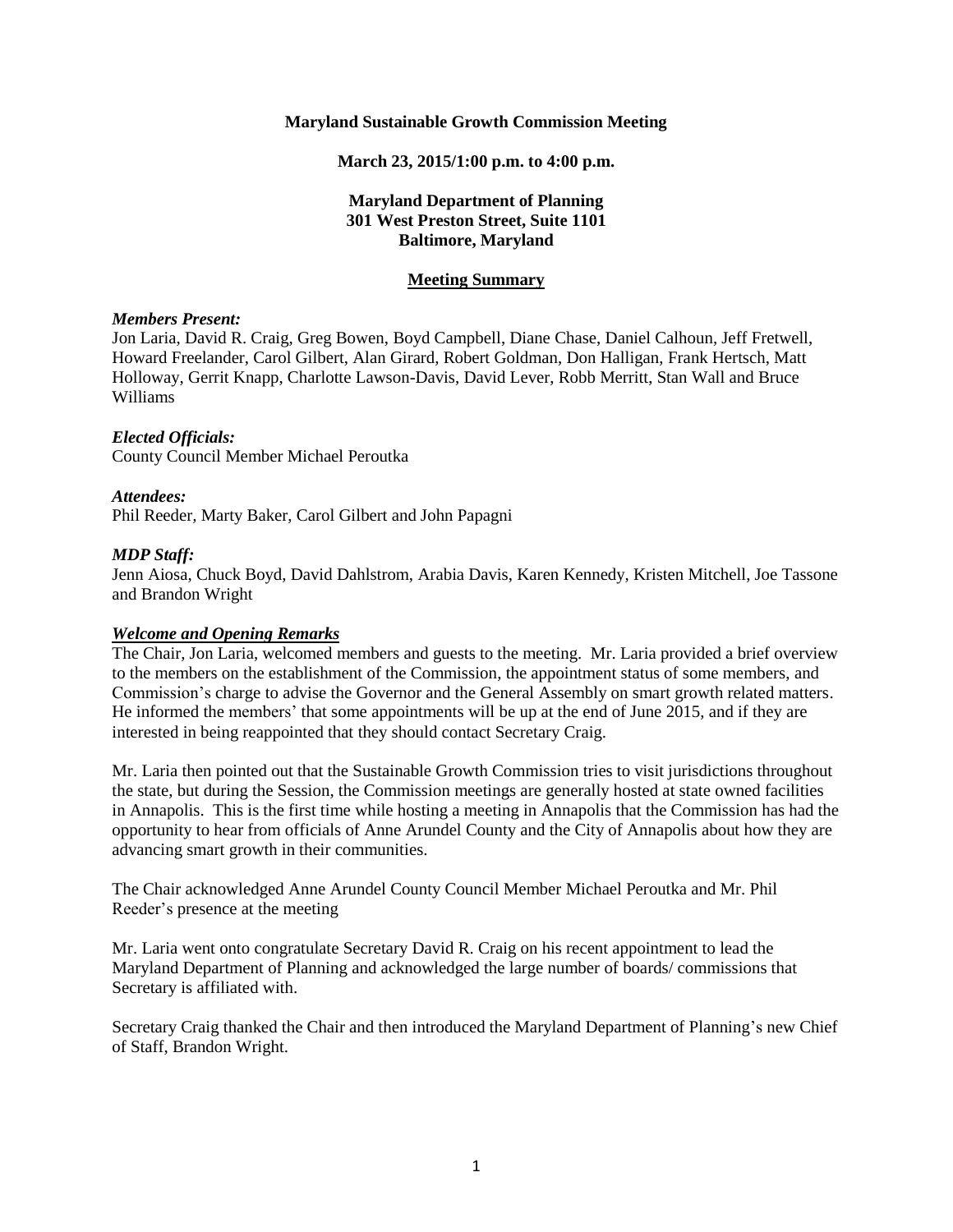# *Presentation on the City of Annapolis and Anne Arundel County*

Mr. Pete Gutwald, Director, and Tom Smith, Chief of Current Planning, for the City of Annapolis Department of Planning & Zoning briefed the Commission on the City of Annapolis's redevelopment and revitalization efforts. Mr. Gutwald spoke briefly on the Planning staff's interest in identifying the best methods to promote redevelopment, yet maintain the historic character of Annapolis. He noted that the City's comprehensive plan identifies areas that are optimal for new land use activities, while protecting the natural and historic character of the City. One of the main goals of the plan is to entice small businesses in the downtown area of Annapolis to stay. The City also recognizes that the waterfront area is critical to achieving their redevelopment efforts.

Mr. Tom Smith spoke to specific projects happening around the City. Mr. Smith noted that their development process is intended to facilitate higher quality development for both the developer and the surrounding neighborhood. He stated that up to 90% of the subdivision projects submitted to his office by developers welcome the chance to go through the planning process. One such project was the relocation of the Anne Arundel Medical Center to accommodate the growing needs and services of the patients being served. In 2001, the hospital decided to consolidate its services and move all of its patient operations to one central location on Jennifer Road. The move afforded the City and County an opportunity to save 3 historic structures that were built in 1910. Parts of the old Anne Arundel Medical Center were demolished in 2004 to provide an opportunity for what has been described by many as "one of the largest redevelopment efforts" in the City of Annapolis. The developer for this project was Madison Homes. The developer was able to arrive at a compromise with the impacted community after 2 years and was able to move forward with the demolition and construction of the planned residential units. The primary goal was to identify a creative method to ensure that the new units would be suitable to existing structures in historic Annapolis.

## *Question: Does the City of Annapolis have an APFO and is it different for Schools?*

Yes, the City of Annapolis does have an APFO; however, it does not address schools. By way of contrast the County does have a schools' APFO. The City planning officials are working together with the County to create an APFO for schools.

Mr. Larry R. Tom, Director of the Anne Arundel County Department of Planning and Zoning provided an overview of the redevelopment activities taking place in the County. He discussed the diversity of the land use patterns found in the County. Mr. Tom mentioned that the drafting of the Anne Arundel Comprehensive Plan will be coordinated with the City of Annapolis' Plan update. He noted that Anne Arundel County has many assets, including

- the BWI airport receives around 23 million passengers a year;
- the City of Annapolis serves as a beacon for attracting tourist from around the world;
- the recently constructed MD Live Casino and the City of Annapolis are recognized by county officials as assets because of the revenue that is collected because of the tourist that are attracted to the county. The county is currently examining the prospect of building a 300 - room hotel; and
- the significant portions of the County south of Route 214, which includes significant green and open space areas, and are planned for low density development and rural resource protection.

Most of the development will happen in the western portion of the County. Current trends show that much of the County's future development will occur through infill redevelopment.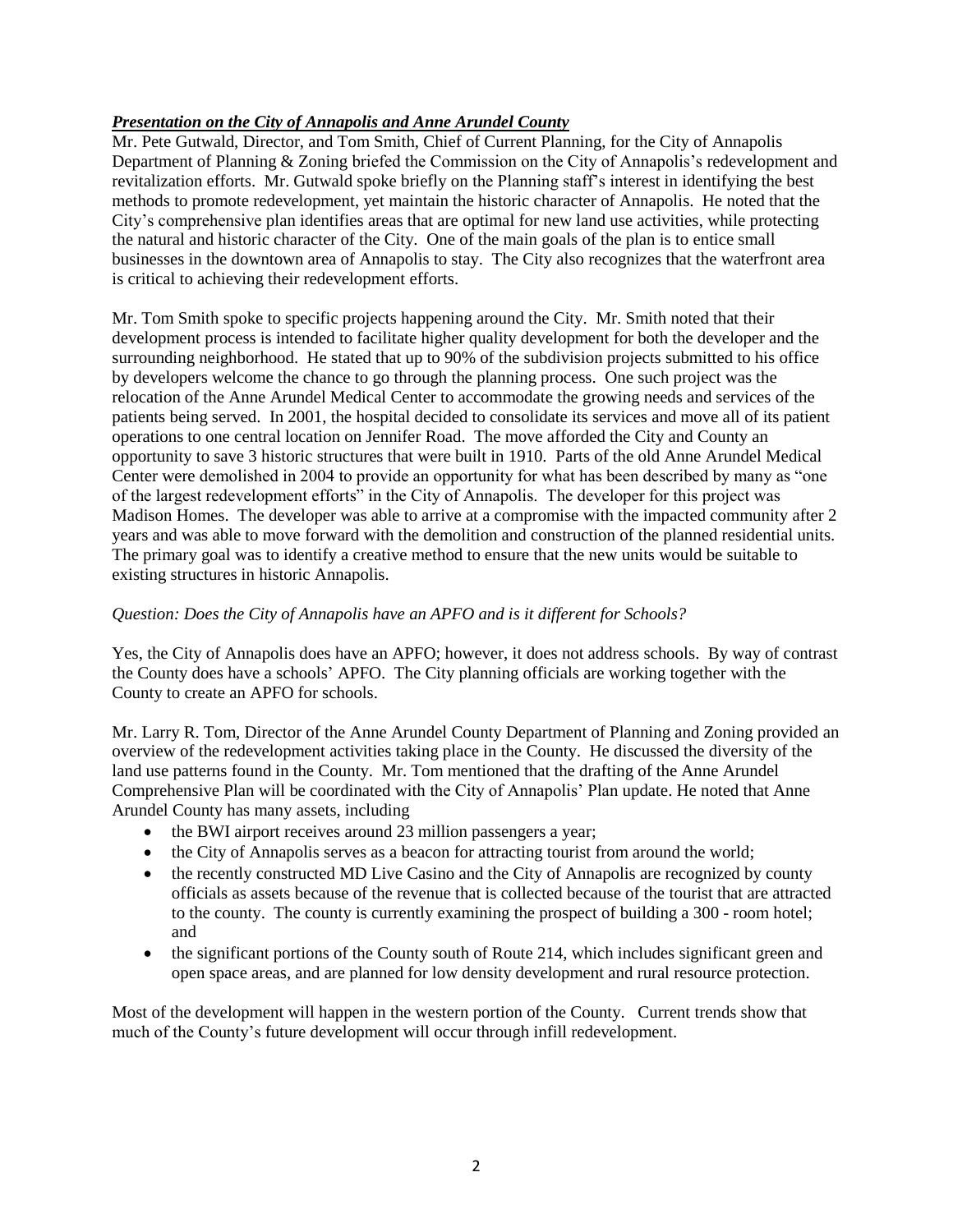*Question: Will much of the green areas on the map change over time?* 

Some parts of the county, particularly south of Route 214 will remain green. Areas north of Route 214 will change over time, particularly those areas along the major corridors.

*If the green area does not have an easement then will it be viewed as a large area for redevelopment?*  Anne Arundel County has secured a good deal of land through an easement. SB236 and Tier designation discourages smaller tracks of land from being developed. It is unlikely smaller lot development would be permitted in the rural areas, as such any zoning change would likely run into significant opposition.

#### *How did BRAC help?*

Anne Arundel County has five designated town centers that encourage mixed used development. A lot of the commercial activity along Riva Road occurred as a result of BRAC. The county is committed to reinvesting in the Odenton Town Center area. BRAC has been the catalyst for much of this development, and the county would like to make sure development opportunities exist and that infrastructure is in place to support the growth in these areas.

#### *Is the City/County comfortable with the current zoning code?*

The last major update to the zoning code was done in 2005. In 2010, the county adopted stormwater provisions. Consideration may be given to re-tweaking the code in 2015/2016.

#### *Does the county have their own land/preservation program?*

Yes, the land/preservation program is under Anne Arundel County's Recreation and Parks Division.

*What percentage of the rural area is preserved?* About 1/3 of the area is preserved.

#### *Other Commission Administrative Matters*

- Reminder: 2015 Financial Disclosure Filling Deadline is April 30, 2015
- 2015 Meeting Schedule was provided in the meeting packets. Please note that the meeting locations will be confirmed at a later date.
- Mr. Greg Bowen debriefed the Commission on the Third Annual Forum and Awards Ceremony. Mr. Bowen stated that the venue was good location and the President's Conference Center in the Miller Senate Building in Annapolis was an excellent choice of a venue to host the ceremony. Staff estimated that between 120 to 125 people attended the event.

Mr. Laria concurred that the venue was a good selection; however, attendance was not terrific. He encouraged staff and the Planning / Selection Workgroup to identify ways to boost participation from the Commission and dignitaries of the General Assembly. Mr. Laria noted that a very large contingency from the City of Laurel attended the ceremony on behalf of Karl Brendle. Commission members were informed that the award videos will be available for viewing at the end of the meeting and that they were viewable from the Commission website. There are a total of 8 awards recipients.

Former Governor Ed Rendell delivered a provocatively interesting Key Note address.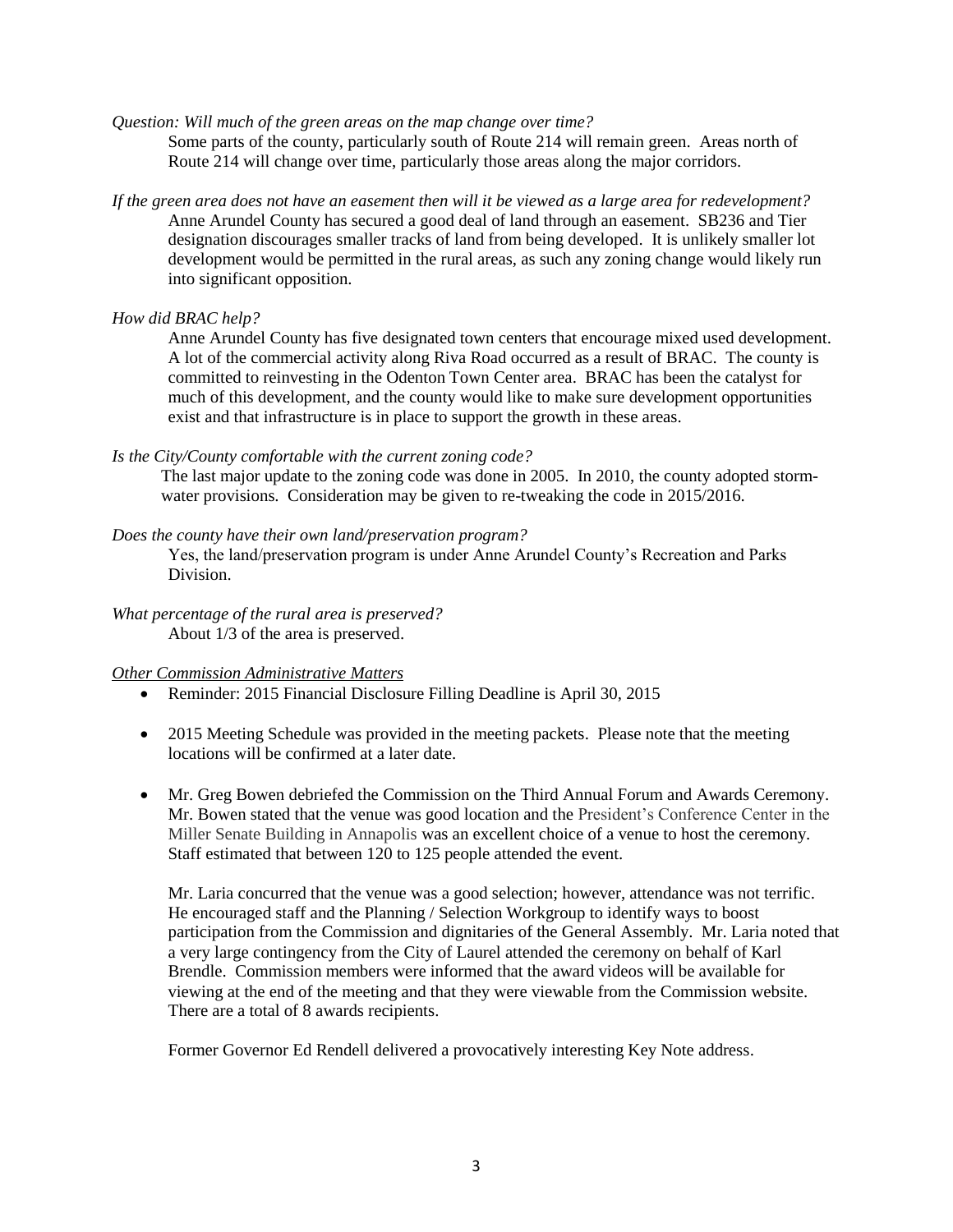Mr. Laria acknowledged that the 2015 Sustainable Student Growth Awards Ceremony was outstanding. The consensus is that the student projects are getting better and better each year.

# *2015 General Assembly Session*

Mr. Laria invited State representatives to share their agencies' legislative / budgetary priorities

*The Maryland Department of Planning & Maryland Department of Housing and Community Development* are monitoring the following bills:

- HB 182: Housing Community Development Administration Residential Mortgage Loans, sponsored by Delegate Stephen Lafferty passed with a 135 to 0 vote. This bill is moving to the Senate on 03/24/2015. This bill proposes to increase the income restrictions to allow monies to be made available in targeted community with sustainable communities' designation.
- HB 335: Property Tax Credits for Property in Neighborhood Conservation Area, sponsored by Delegate Stephen Lafferty. This bill proposes to extend the existing property tax credit through 2020.
- HB 820: One Maryland Economic Development Tax Credit Distressed Municipal Corporations, sponsored by Delegate Stephen Lafftery. This bill proposes to expand the tax credit to qualified businesses, if they are located in a stressed county.
- HB 916: Economic Development Community Revitalization and Improvement Zones, sponsored by Delegate Brett Wilson. This bill would authorize a county to establish, by local law, a specified contracting authority for the purpose of designating a community revitalization and improvement zone for construction of specified facilities; establishing an application process within the Department of Business and Economic Development for designating a zone, etc.
- HB 500: Sustainable Communities Tax Credit Residential Units for Lower-Income Individuals, sponsored by Delegate Keith Haynes. This bill proposes that a rehabilitation with at least 30 residential rental units is ineligible for the Maryland Sustainable Communities Tax Credit unless the individual or business entity seeking the certification agrees to set aside at least 10% of the residential rental units as housing for households whose median income does not exceed 60% of the area median income; and applying the Act to initial credit certificates issued on or after July 1, 2015.
- HB 919: Land Use Plans Development and Adoption, sponsored by Delegate Lafferty. This bill proposes to authorize the legislative body of a local jurisdiction to adopt, modify, remand or disapprove a specified plan or part of a plan, a plan for one or more geographic sections or divisions of the local jurisdiction, or an amendment to the plan; authorizing and requiring the legislative body to hold a public hearing before taking specified actions; requiring a planning commission to hold a public hearing before submitting a new recommended plan under specified circumstances; etc.
- SB 863: Watershed Protection and Restoration Programs Revisions, sponsored by Senator Thomas V. Mike Miller. This bill proposes to repeal the requirement that a specified county or municipality adopt and implement local laws or ordinances necessary to establish a watershed protection and restoration program; exempting a specified county from specified provisions of the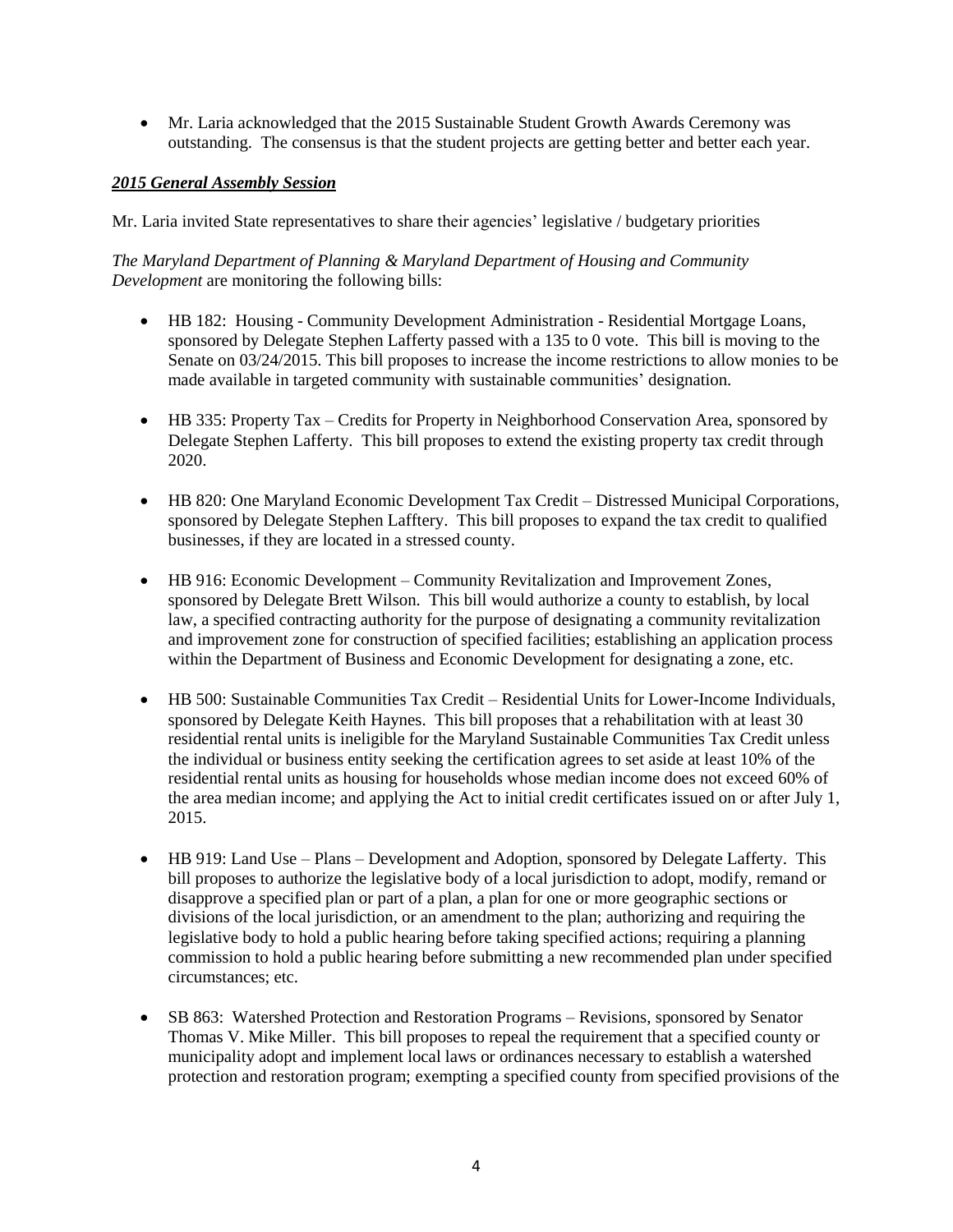Act; authorizing a specified county or municipality to adopt and implement local laws or ordinances necessary to establish a watershed protection and restoration program; etc.

- Budget MDP received a reduction to the total amount allocated to the Sustainable Communities Tax Credit. In 2016 there will be \$1 million dollars less.
- *Regarding the Program Open Space budget, is the funding stream by way of bond or state debt?* The Program Open Space is financed through the transfer tax; bonding authority has been eliminated.

## *How are counties responding to the diminishing funds?*

No one was able to report on how the counties will respond to this issue.

# *The Maryland Department of Agriculture* is monitoring the following bills:

 HB 2: Income Tax Credit – Preservation and Conservation Easements, sponsored by Delegate Dana Stein. This bill proposes to alter specified provisions of law concerning a credit against the State income tax for preservation and conservation easements to allow specified persons to claim the credit for an easement conveyed to the Maryland Environmental Trust, the Maryland Agricultural Land Preservation Foundation, or the Department of Natural Resources under specified circumstances; requiring the Maryland Environmental Trust to report on the effectiveness of the tax credits to the General Assembly on or before December 1, 2017, etc.

# *The Maryland Department of the Environment* is monitoring the following bills:

 Jeff Fretwell reported on SB 863: Watershed Protection and Restoration Programs. MDE is monitoring the discussion on the proposed revisions very closely. Several Commission members expressed concern that if the "Rain Tax" is repealed that it could cause local governments to shift the burden of paying for needed stormwater facility improvement to new development.

*The Maryland Department of Transportation* is monitoring the following bills:

• Don Halligan highlighted a number of bills being considered that address local funding from highway maintenance.

*Maryland State Public School Construction Program* is monitoring the following bills

- A bill proposes to dedicate \$20 million of State funds to school systems with more than 160,000 students.
- SB490/HB923: Capital Grant Program for Local School Systems with Significant Enrollment Growth or Relocatable Classrooms, sponsored by Senator Nancy King. This bill carves out \$20 million for schools with large growth or relocatables. This bill may be modified.

Dan Calhoun expressed concern that Project Open Space (POS) is not adequately being funded. Bruce Williams added that there was a concern at the local level of potential claw-back of POS funding

# **Overview of the Adequate Public Facilities Workgroup Activities**

Frank Hertch and David Dahlstrom provided an overview of the Adequate Public Facilities Workgroup activities

Mr. Hertsch noted the APFO standards vary from place to place throughout the state. Jurisdictions with adopted APFOs are supposed to report on its impact to MDP every two years. To date, very few jurisdictions have identified development being impeded by APFOs. It is unknown whether the information is not being reported because there is not a problem or just a lack of reporting. APFOs in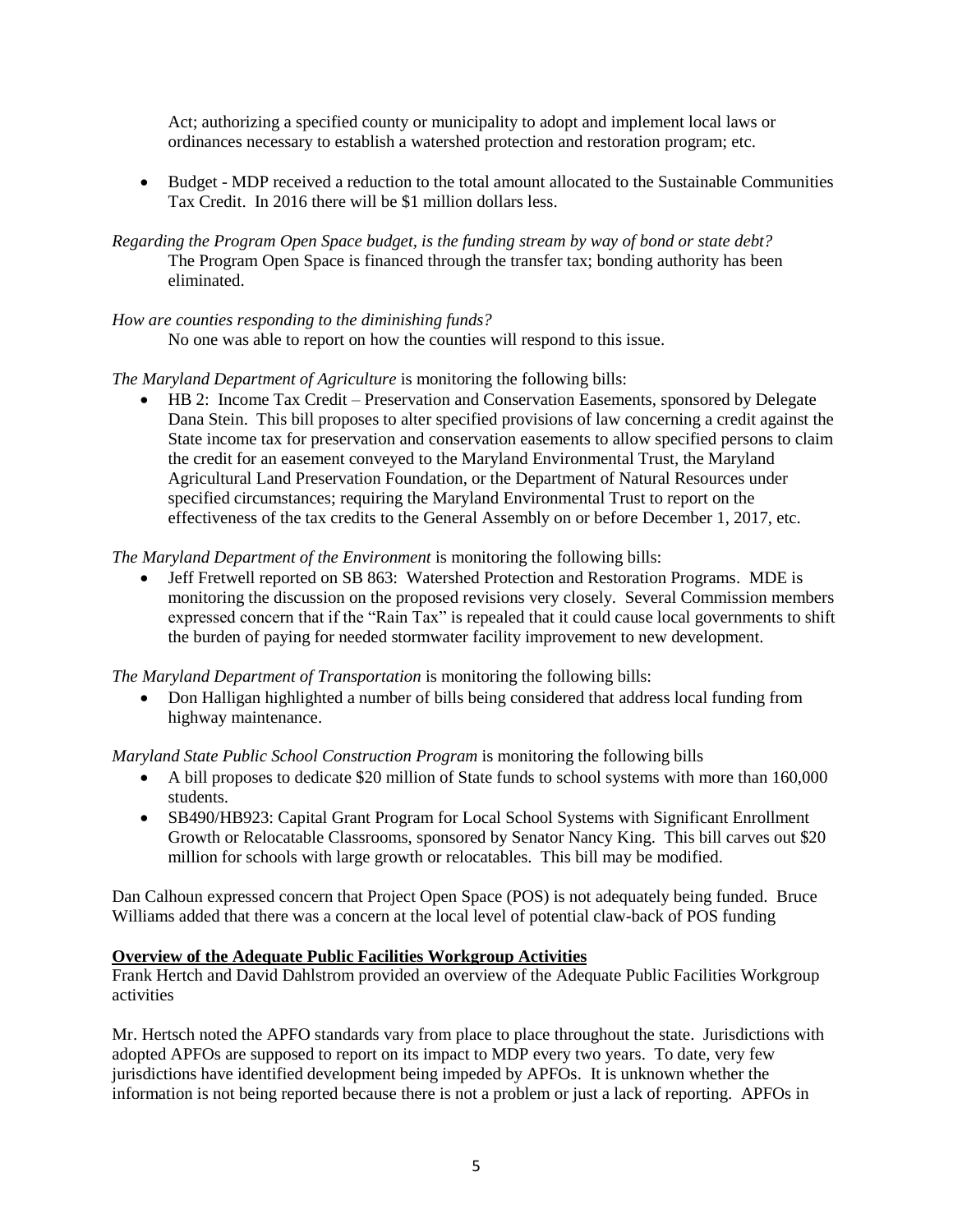terms of overall growth in sustainable communities adds little more knowledge to the decision making process.

*Where is the APFO heading? Will there be better reporting then we have now?* 

• Reporting on the impact of APFOs is better than in the past, but MDP is working to make it easier for jurisdictions to report with greater accuracy. Mr. Bowen stated that he would like to see APFO reporting to be elevated to the level similar to BayStat, where the data is maintained and used to inform people about the quality of life in their community.

In the interest of time, Mr. Laria suggested that individuals with an interest in this subject matter schedule a conference call to establish a work plan for moving the APFO Workgroup efforts forward.

*Briefing on the Reinvest Maryland* Mr. Laria reported that he has been speaking to a number of groups about the Reinvest Maryland report and received strong support for its recommendations. Kristen Mitchell briefed the Commission on MDP's efforts to study the return on investment benefits of redevelopment, which will measure the tax yield of development on a per acre basis. Ms. Mitchell also stated the Education Workgroup will develop a broad education strategy for several of the Reinvest Maryland initiatives.

The Maryland Municipal League will be hosting a roundtable discussion at the summer conference for State Secretaries to talk about Reinvest Maryland implementation efforts. MDP will coordinate this event.

# **Presentation on the National Center for Smart Growth's PRESTO (Plan for Regional Sustainability Tomorrow) Project**

Mr. Gerrit Knaap provided an overview on the National Center for Smart Growth's PRESTO Project.

According to Mr. Knaap, the state has a mandate to oversee the transportation and land use plan. At the state level, these policies include Maryland's nationally acclaimed Smart Growth and Neighborhood Conservation Acts, the Smart, Green and Growing Acts, the Greenhouse Gas Reduction Act, the federally mandated Watershed Implementation Plan, the Sustainable Growth Agricultural Preservation Act, as well as other important acts, executive orders, and plans. In addition, the state set ambitious goals for doubling transit ridership by 2020, cutting greenhouse gas emissions 25 percent by 2020, and reaching a tipping point for restoring the Chesapeake Bay by 2025.

Over the past several decades, the State of Maryland has adopted some of the most progressive and aggressive land use environmental policies in the nation. To monitor the efficacy of these policies, the state has also made substantial investments in data collection and advanced analytical models.

PRESTO is a multi-year scenario analysis and planning effort that will document existing conditions and trends and develop scenarios that could lead to a more sustainable future for Maryland and the Baltimore-Washington region.

# *Workgroup Updates*

- Adequate Public Facilities Workgroup A copy of workgroup memo included today's packet.
- Concentration Growth Workgroup A copy of workgroup's report is included in today's packet. The group is interested in suggestions from members of the Commission and from the new Administration and the